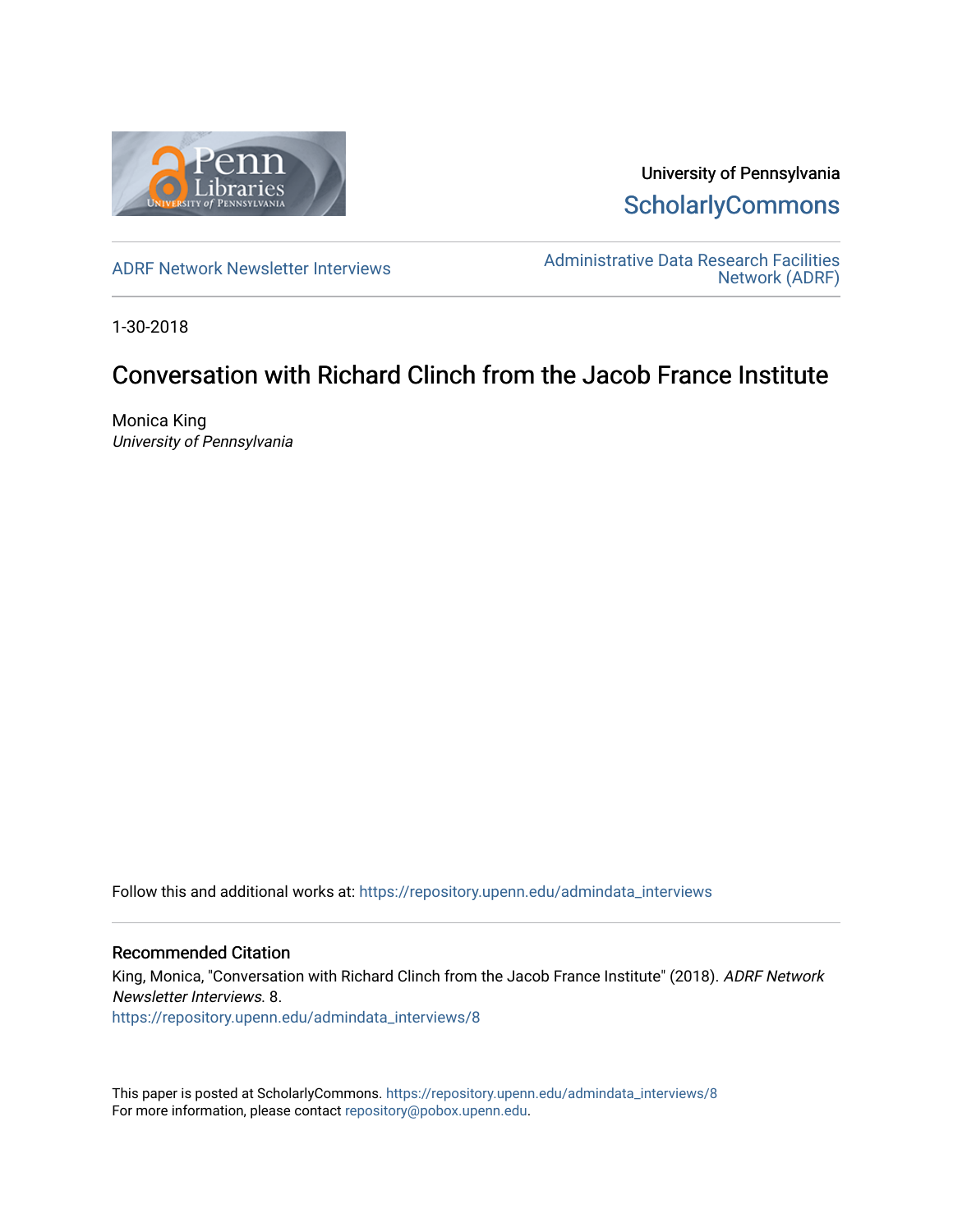## Conversation with Richard Clinch from the Jacob France Institute

## Creative Commons License



This work is licensed under a [Creative Commons Attribution-Noncommercial-No Derivative Works 4.0](http://creativecommons.org/licenses/by-nc-nd/4.0/) [License](http://creativecommons.org/licenses/by-nc-nd/4.0/).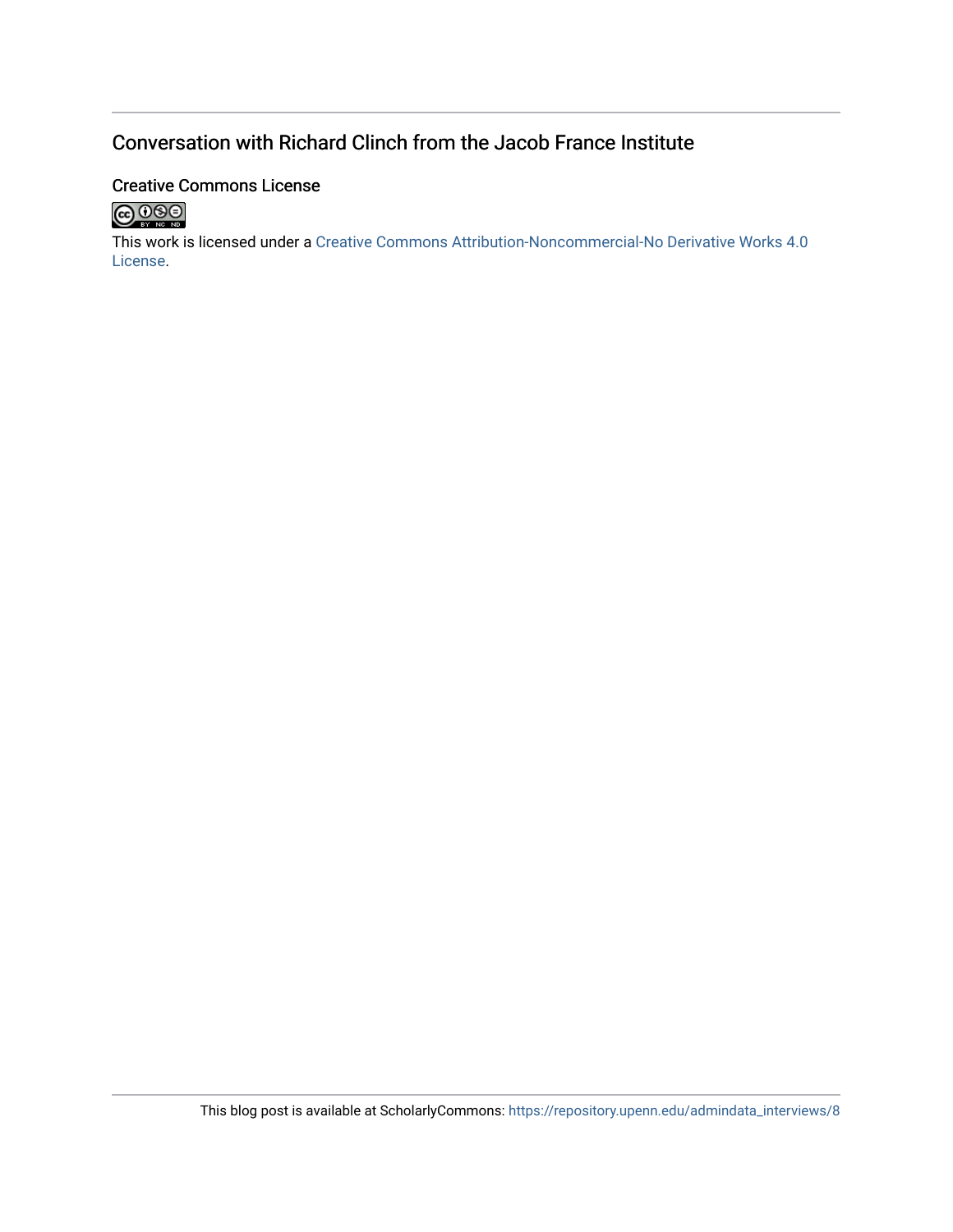### **Conversation with Richard Clinch from the Jacob France Institute**

January 30, 2018 Monica King

*Dr. Richard Clinch is the Executive Director of the Jacob France [Institute](http://www.jacob-france-institute.org/) based at the University of Baltimore's Merrick School of Business. He recently joined the ADRF Network working group on Data Sharing Governance and Management. We spoke to Richard about his work at the Jacob France Institute and the new challenges and opportunities emerging in this space.*

#### **Integrated Wage Records Data**

The Jacob France Institute has a long history in the administrative data space, particularly in working with integrated wage records data. For over 30 years, the Institute has served as a data intermediary – warehousing wage records from the Maryland Department of Labor, providing the data to qualified researchers, and conducting research with the data. The focus of its research often involves linking these wage records to welfare and education data. "The common front of our research is working outcomes of training, welfare, and social services programs," Clinch says.

While the Maryland wage records archives represent a majority of their work, the Jacob France Institute has two other major business units. The first is an arm that conducts economic development research. Clinch himself has created a number of economic development strategies for the state of Maryland and several counties in his 20 years at the Institute prior to assuming the role of Executive Director. Yet another arm of the Jacob France Institute houses the Baltimore Neighborhood Indicators Alliance, which is part of Urban Institute's National [Neighborhood](https://www.neighborhoodindicators.org/) Indicators Partnership.

#### **New Research Capacities**

Clinch and his team are expanding the Institute's core capacity with administrative data research. Clinch explains, "Right now we're doing a lot of work for the Baltimore City Department of Social Services on identifying the best transitional path from welfare to work in the city." With the support of local foundations, they are creating a system to measure and evaluate the impacts of different types of training on educational and welfare outcomes.

Much of this new work involves integrating individual-level wage data with neighborhood-level data from the Baltimore Neighborhood Indicators Alliance to gain a better understanding of the neighborhood dynamics at play. "We have these very rich datasets at the individual level and at the city geography level, and we're trying to bring those together," Clinch explains.

#### **Challenges in the Space**

The new opportunities with administrative data do not come without challenges. In addition to facing the technical challenges of maintaining a high level of data security, Clinch talks about an often-overlooked challenge: setting expectations for data users.